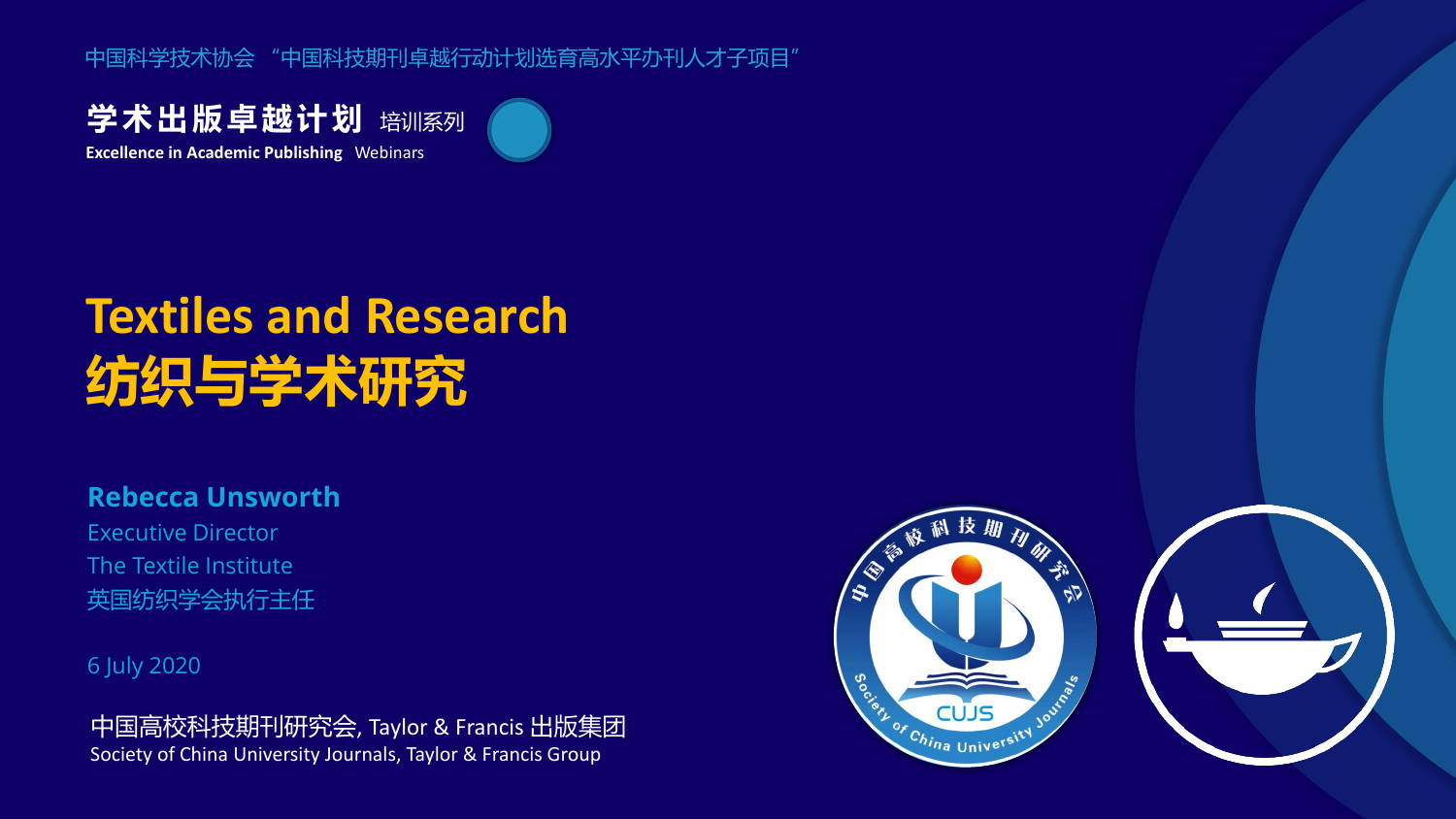#### The Textile Institute 英国纺织学会

- The Textile Institute was founded in 1910 to promote professionalism within the industry and has always had a global focus
- Received Royal Charter in 1925
- Amongst its first activities was the inclusion of a journal, The Journal of The Textile Institute first published in 1910 and the first world conference also held in 1910 where like minded people could share their research and innovations
- Today the Institute has 5000 individual and company members in 80 countries around the world
- 英国纺织学会成立于1910年,是一个世界知名的行业学会,旨在促进行业内的专业化发展。
- 1925年获得英国皇家特许
- 《英国纺织学会会刊》的第一期出版于1910年,同年该学会举办了首届国际会议。在会议上,志同道合的人们可以分享他们 的研究成果和创新思想。
- 如今,该协会在全球80个国家拥有5000名个人和公司会员



中国高校科技 Society of China University Journals



Taylor & Francis Group an **informa** business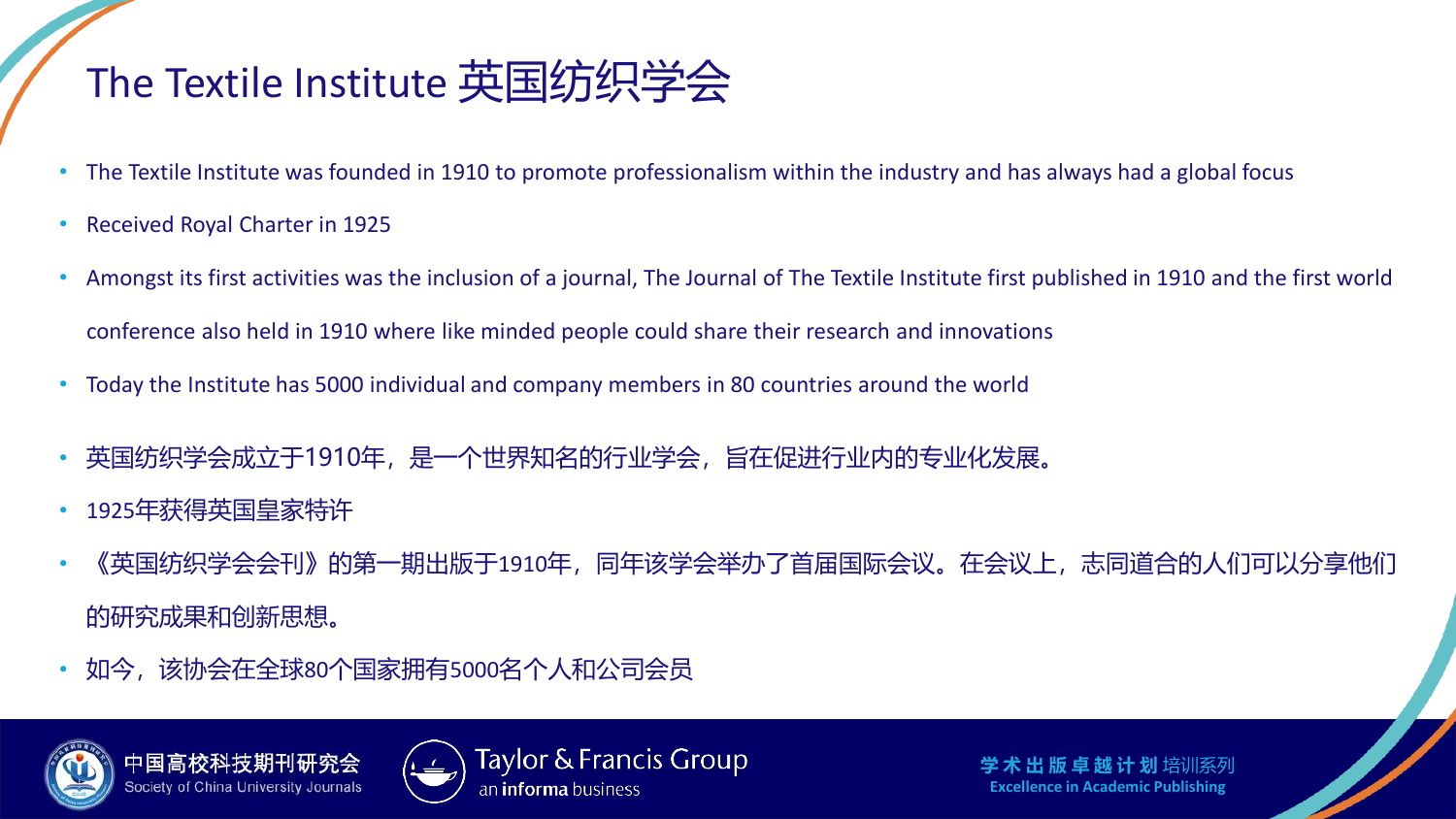### The Global Textile Industry an Overview 全球纺织业概况

- Textiles is one of the largest global industries with an estimated value of US\$3,000 trillion across the textile and apparel supply chain globally
- 纺织业是全球最大的产业之一。据估计, 全球纺织和 服装供应链价值达3000万亿美元。
- The textile and garment industry employs up to 75 million people globally and contributes 2% of gross domestic product
- 纺织业和服装业在全球雇佣了7500万人,贡献了国内 生产总值的2%
- Demand for textiles grows year on year and expansion is likely to occur with the current Covid-19 pandemic with increased demand for medical textiles and PPE
- 对纺织品的需求逐年增长。在当前Covid-19全球大流行的情况下,医 用纺织品和个人防护装备的需求增加,纺织品的需求可能会再次扩大。
- Currently 40% of all global imported textile goods are from China,China's textile production accounts for nearly 54% of the world's total production
- 目前,全球40%的进口纺织品来自中国,中国的纺织品产量占世界总 产量的近54%



中国高校科 Society of China University Journals



Taylor & Francis Group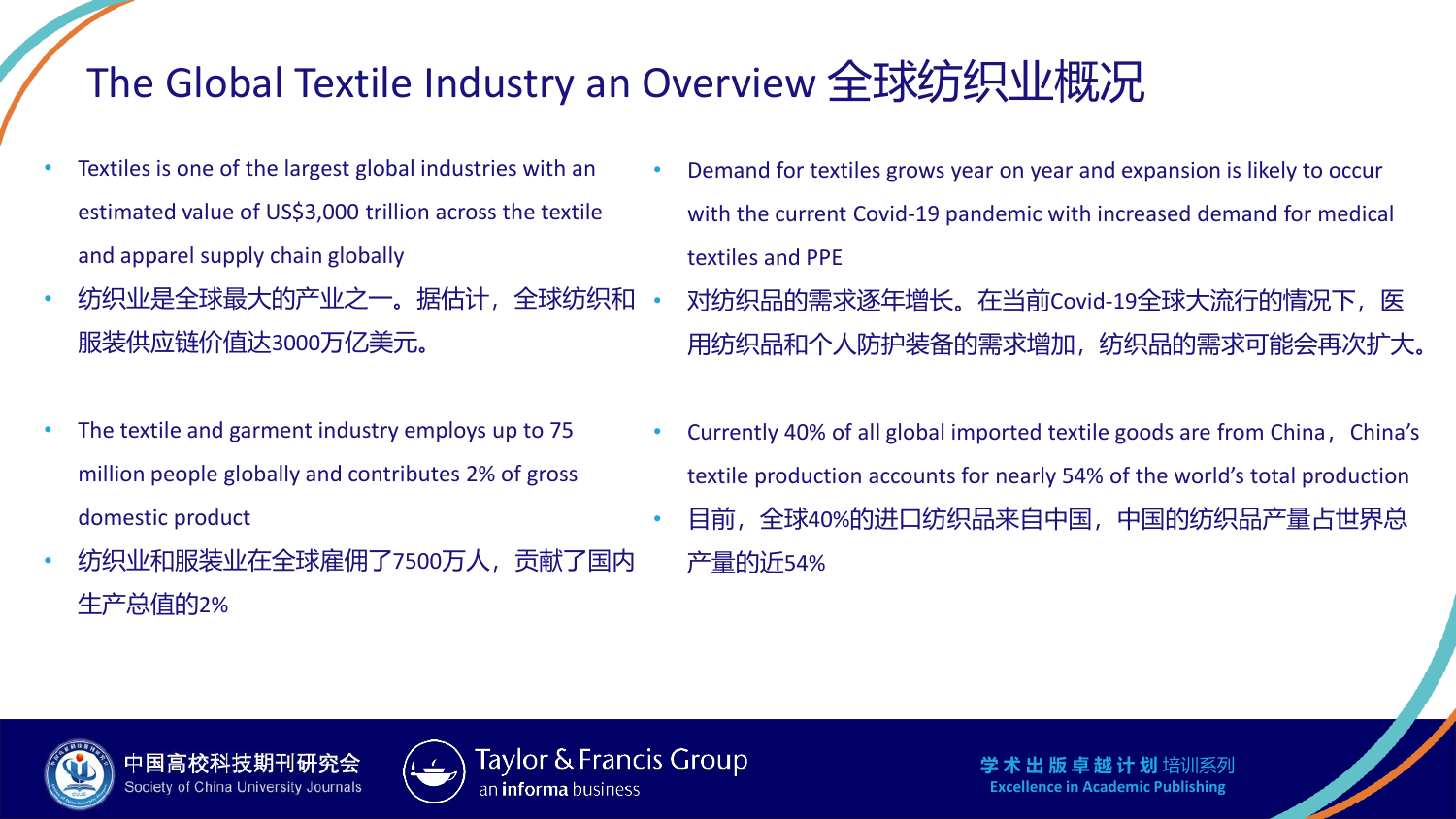纺织品产量

| <b>Textile Production</b> |        |               | <b>Garment Production</b> |  |
|---------------------------|--------|---------------|---------------------------|--|
| Country                   | 鬼      | Country       | ‰                         |  |
| China                     | 50.20% | China         | 47.20%                    |  |
| India                     | 6.90%  | India         | 7.10%                     |  |
| <b>United States</b>      | 5.30%  | Pakistan      | 3.10%                     |  |
| Pakistan                  | 3.60%  | Brazil        | 2.60%                     |  |
| Brazil                    | 2.40%  | Turkey        | 2.50%                     |  |
| Indonesia                 | 2.40%  | South Korea   | 2.10%                     |  |
| Taiwan                    | 2.30%  | <b>Mexico</b> | 2.10%                     |  |
| Turkey                    | 1.90%  | Italy         | <b>1.90%</b>              |  |
| South Korea               | 1,80%  | Malaysia      | 1.40%                     |  |
| Thailand                  | 1.10%  | Taiwan        | 1.40%                     |  |
| Mexico                    | 0.90%  | Poland        | 1.40%                     |  |
| Bangladesh                | 0.80%  | Romania       | 1.20%                     |  |
| Italy                     | 0.80%  | Indonesia     | 1.10%                     |  |
| Russia                    | 0.70%  | Bangladesh    | 1.00%                     |  |
| Germany                   | 0.50%  | Thailand      | 1.00%                     |  |
| <b>Others</b>             | 18,40% | <b>Others</b> | 22.70%                    |  |
| Total                     | 100%   | Total         | 100%                      |  |



中国高校科技期刊研究会<br>Society of China University Journals



Taylor & Francis Group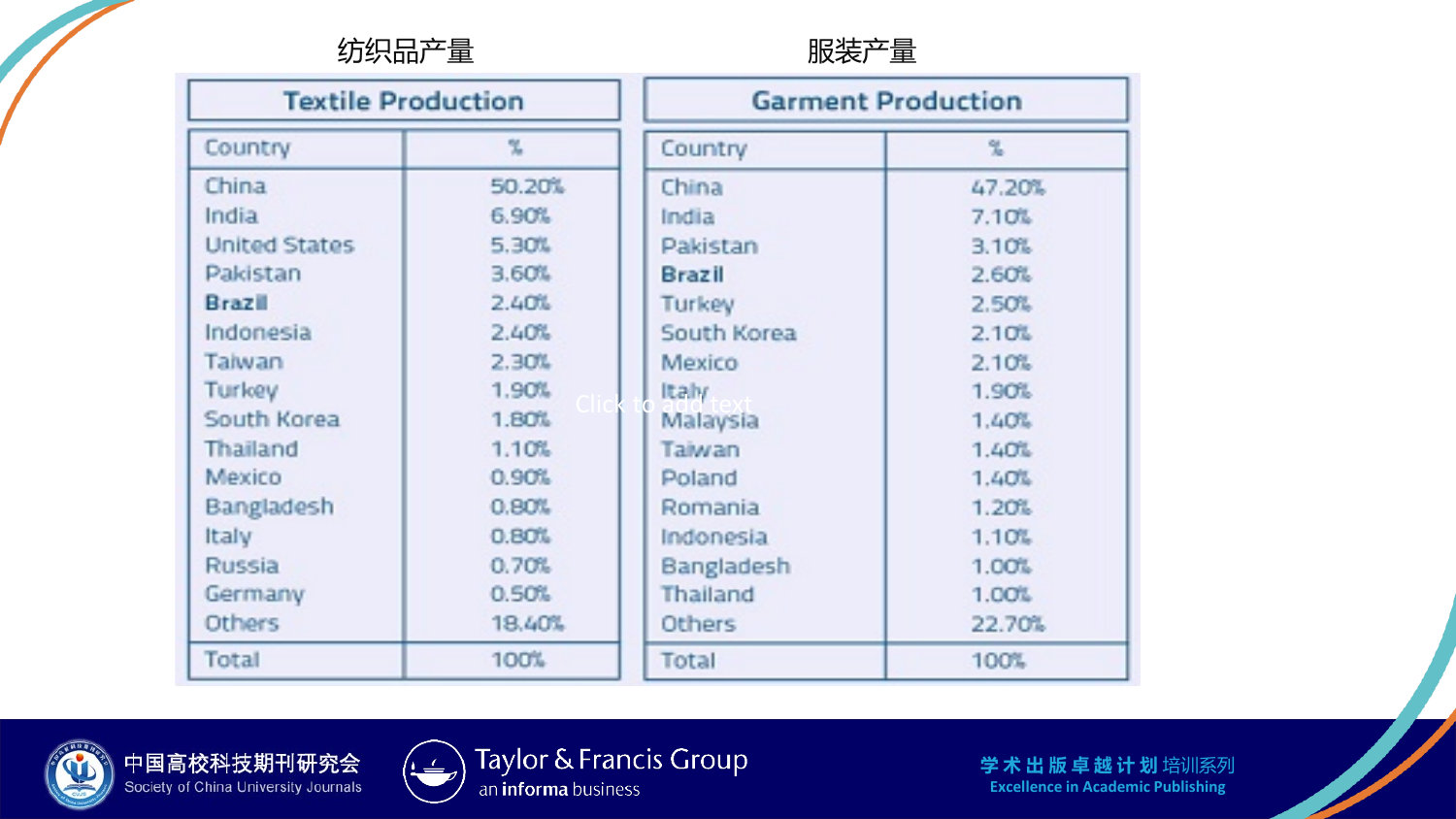## The Negative Impact of The Textile Industry 纺织业的负面影响

- There has been much publicity about the negative aspects of the textile industry in recent years, mainly the high impact on the demand for textiles and the environmental and human cost of over production
- 近年来, 人们对纺织业的负面影响进行了大量宣传, 主要是对 纺织品需求的严重影响以及过度生产的环境和人力成本
- Second to oil the textile industry in the largest polluter in the world, with the apparel industry alone generating the equivalent of 3.3 billion tons of carbon dioxide annually
- 纺织业是世界上第二大的污染者,仅次于石油,仅服装业每年 就产生相当于33亿吨的二氧化碳
- The textile industry is one of the top 3 water wasting industries globally for example China discharges over 2.5 billion tons of wastewater every year. It takes 5,000 gallons of water to produce 1 t-shirt and 1 pair of jeans • 纺织业是全球三大耗水行业之一,中国每年排放的废水超过 25亿吨。生产一件t恤和一条牛仔裤需要5000加仑的水
- In Hong Kong alone 253 tons of textile is sent to landfill every day
- 仅在香港,每天就有253吨纺织品被送往垃圾填埋场
- 95% of textiles in landfill could be recycled
- 垃圾填埋场的25种纺织品可以回收利用



中国高校科 Society of China University Journals



Taylor & Francis Group an **informa** business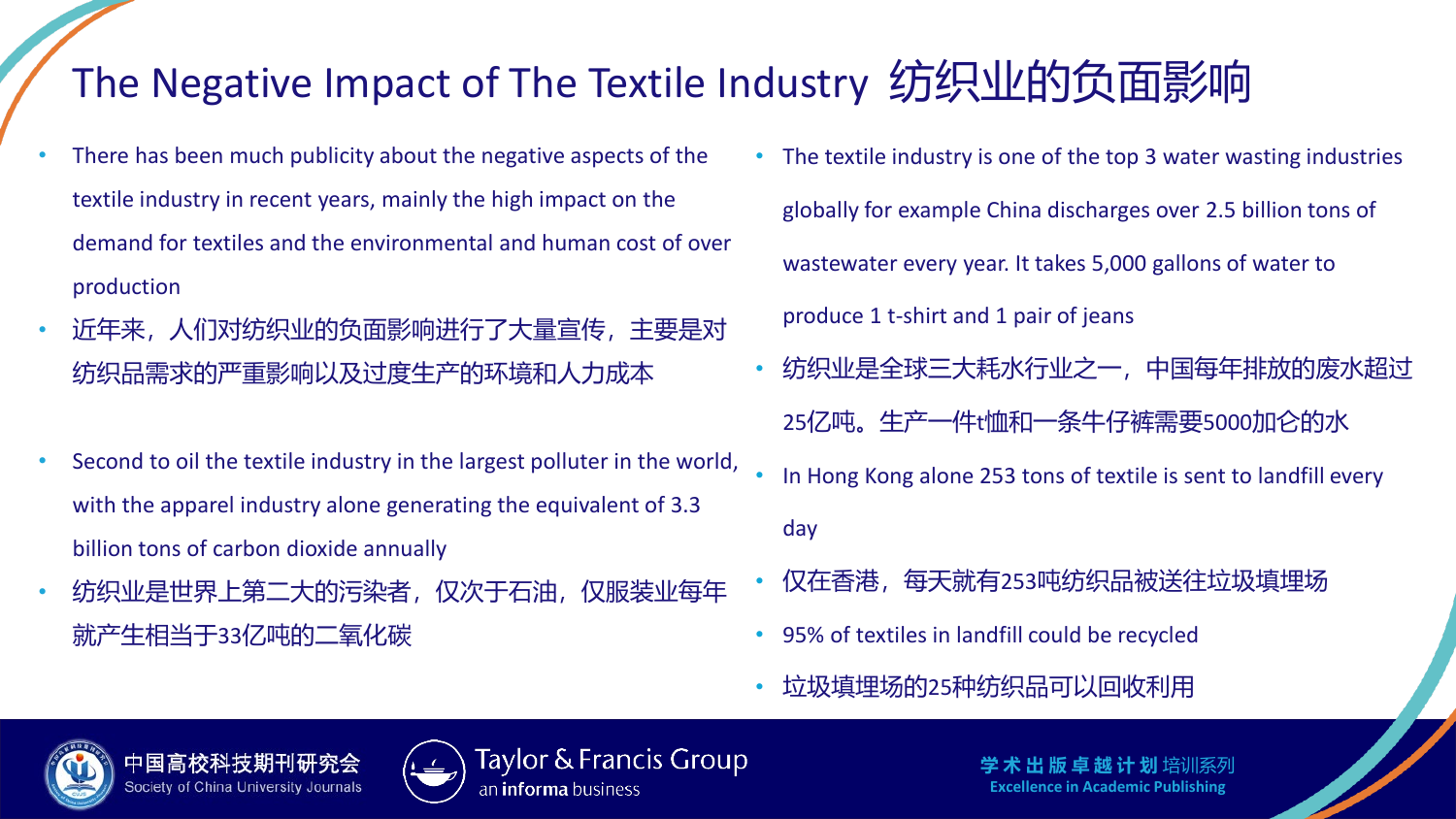#### The Need for Research 学术研究的需求

- Research is key to development and change within the textile industry, to futureproof, look forward and support the applied industries reliant on textiles
- 学术研究是纺织行业发展和变革的关键,是证明、展望和支持依赖于纺织的应用行业的未来。
- Significant growth in areas such as geotextiles, nano, medical, automotive, personal protective equipment, smart, composities and aerospace are all dependent on the global research community coming together to publish their works and keep a worldwide dialogue open
- 纺织业在土工织物、纳米材料、医疗、汽车、个人防护设备、智能材料、复合材料和航空航天等领域取得了显著的增长,这些 领域都有赖于全球研究团体的共同努力、共同出版研究成果,并保持全球范围内的开放对话。
- The textile industry needs to look to the past and understand its wider impact and through concentrated effort can reduce and reverse some of the environmental damage already done and create a sustainable future
- 纺织工业需要回顾过去, 了解其广泛的影响, 通过努力可以减少和扭转已经造成的一些环境破坏, 并创造一个可持续的未来,



中国高校科 Society of China University Journals



Taylor & Francis Group an **informa** business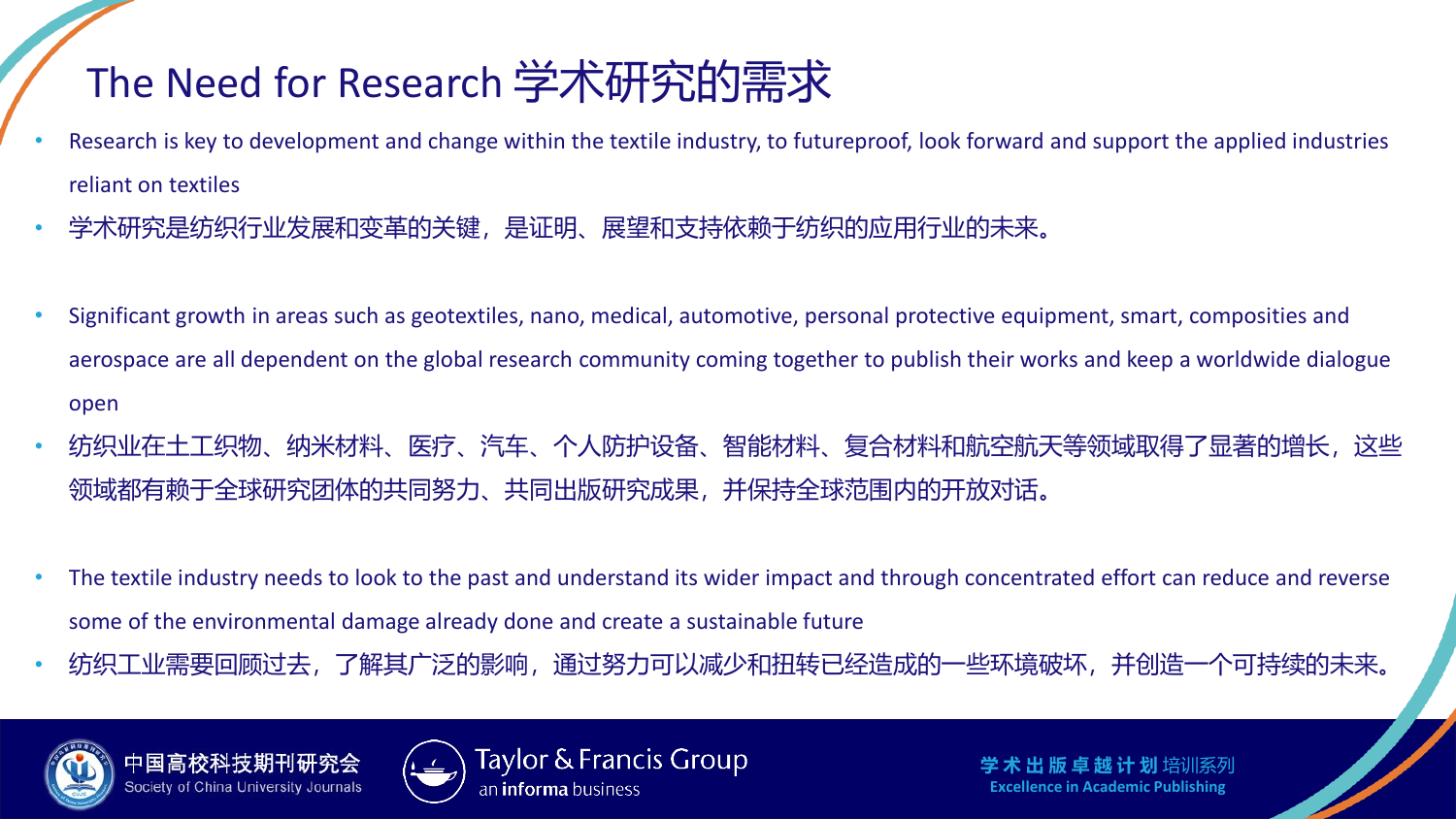#### Strengths in Academic Research 学术研究优势

- Textiles is the fundamental science of how molecules and materials form fibres and are engineered into textile structures to achieve various functions to meet the needs of human beings in terms of survival, healthcare, protection, physiological and psychological comfort
- 纺织品是一门基础科学,研究分子和材料如何制成纤维 并被设计成纺织品结构以实现各种功能,满足人类在生 存、保健、保护、生理和心理舒适方面的需求。
- biomedical textiles; protective textiles; digital apparel engineering and smart e-textile fashion
- 生物医学纺织品;防护纺织品、数字服装工程与智能电子 纺织时尚
- Advanced engineering solutions and technologies have been researched, invented and developed to create novel textile materials for making lives more comfortable and safe such as protective clothing for defence, exploration of space, engineering bridges, designing smart cars, airplanes and high speed trains, manufacturing smart wearables, producing textile implants and scaffolds to fix sick or damaged organs and tissues: textiles touch us all
- 研究、发明和开发先进的工程解决方案和技术,以创造新型纺织 材料,使人们的生活更加舒适和安全。如防护服、太空探索、 梁工程、设计智能汽车、飞机和高速列车、制造智能可穿戴设备、 用于修复疾病或受损器官和组织的纺织植入物和支架等:纺织品 触及我们所有人。



Society of China University Journals



Taylor & Francis Group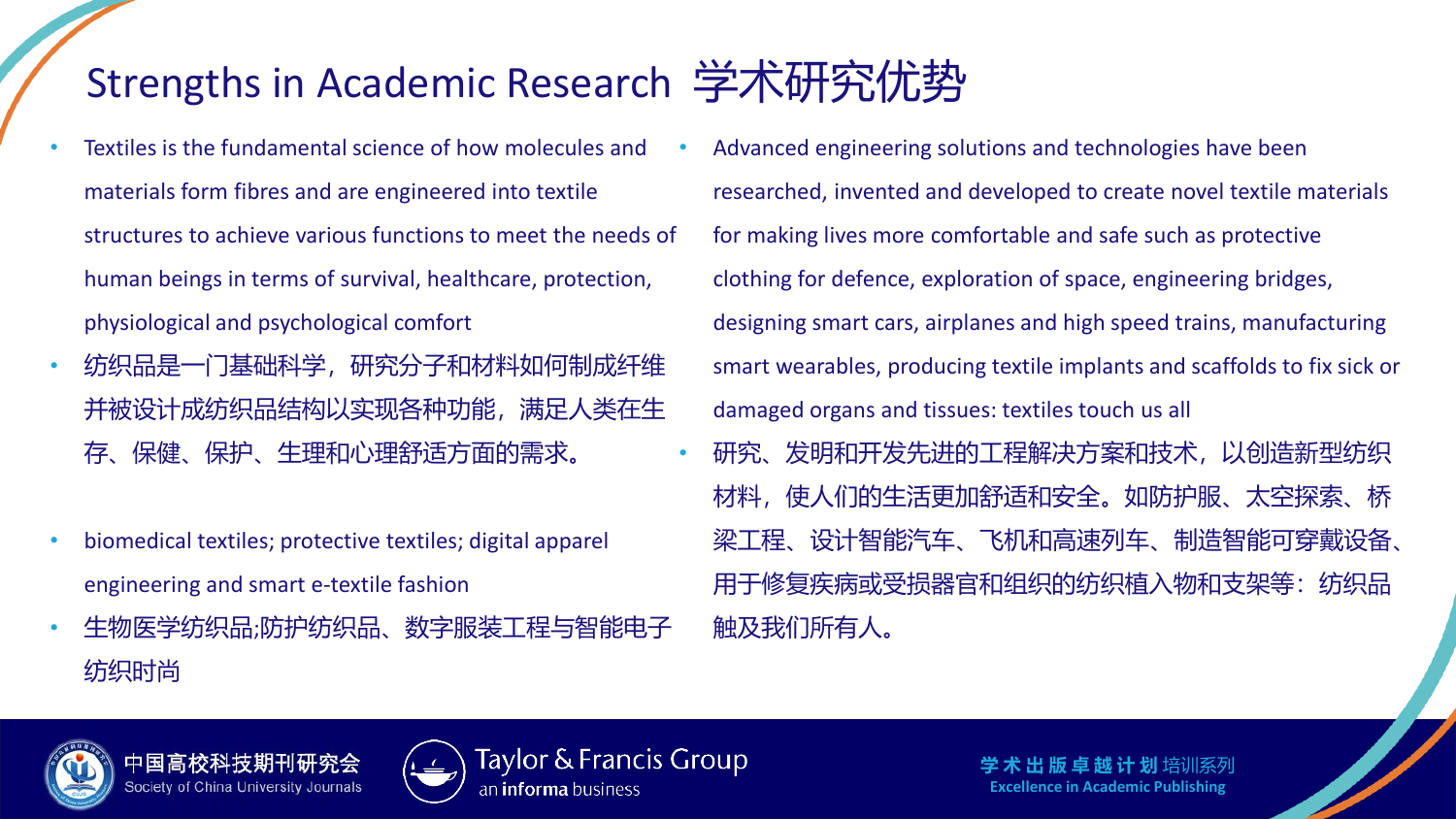### The Textile Institute and China 英国纺织学会与中国

- The Textile Institute has a Section in China, based at Wuhan Textile University and a long established Section in Hong Kong SAR 英国纺织学会在中国大陆设有分部,设在武汉纺织大学,另有分部设在香港。
- The Textile Institute accredits courses at Wuhan Textile University and the Hong Kong Polytechnic University 英国纺织学会在 武汉纺织大学和香港理工大学开设了相关课程。
- The Textile Institute has had a number of conferences in China including those held at Donghau University Shanghai, Beijing, Wuhan and Hong Kong SAR 英国纺织学会在中国举办过多次会议,包括在上海、北京、武汉和香港特区举办的会议。
- The Journal's Editors in Chief are both Chinese Prof X Wang Pro Vice-Chancellor (Future Fibres), Deakin University, Australia and Dr X Chen, Reader in Textile Engineering and Materials, Department of Materials, The University of Manchester, UK 《英国纺 织学会会刊》的主编是两位华人,澳大利亚迪肯大学的副校长Xungai Wang教授(未来纤维)和英国曼彻斯特大学材料 系纺织工程与材料 X Chen博士担任





Taylor & Francis Group an **informa** business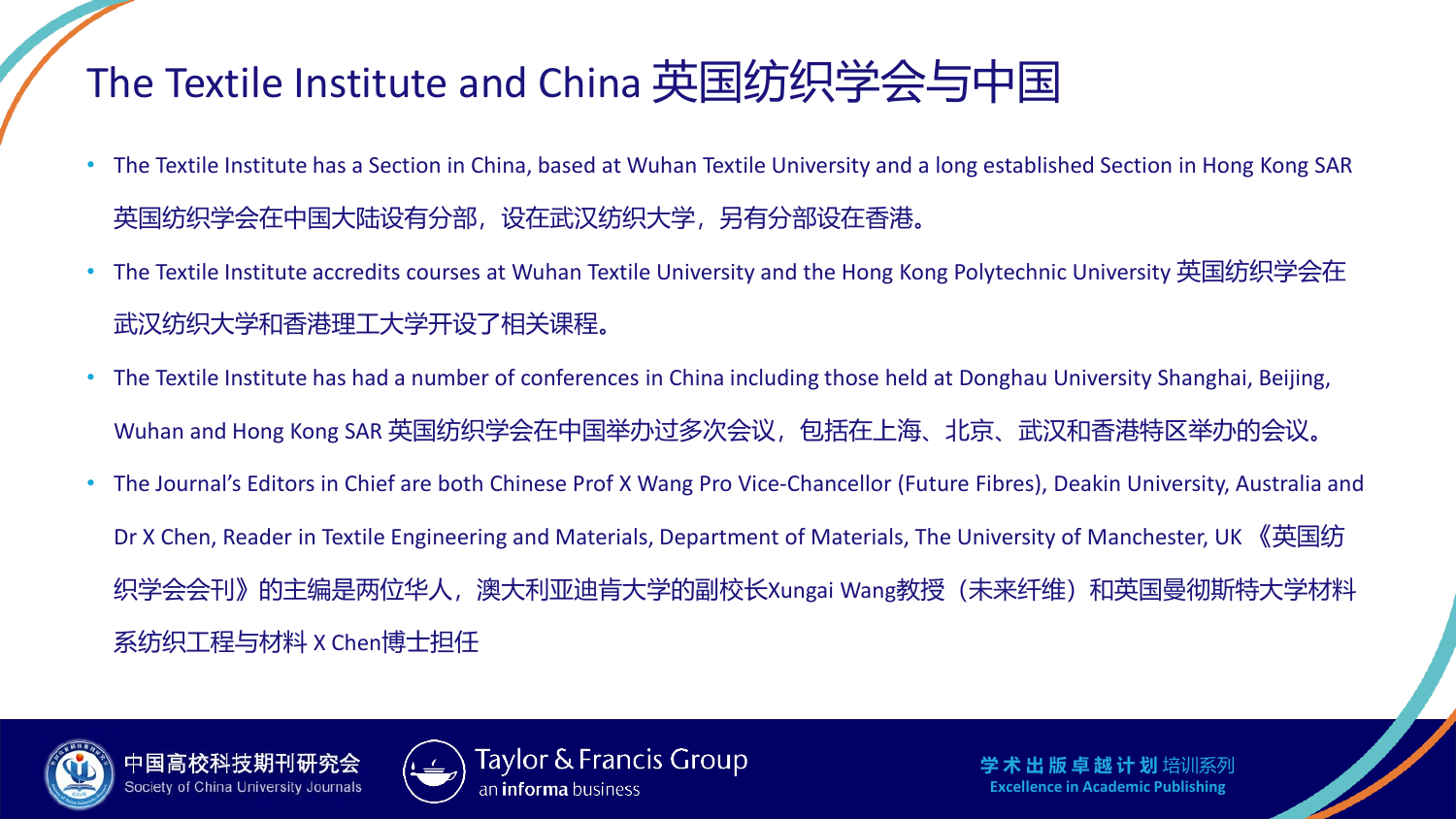#### The Journal of The Textile Institute submissions from China and Hong Kong SAR 2017 to 2020 (year to date) 来自中国大陆和香港的稿件







Taylor & Francis Group an *informa* business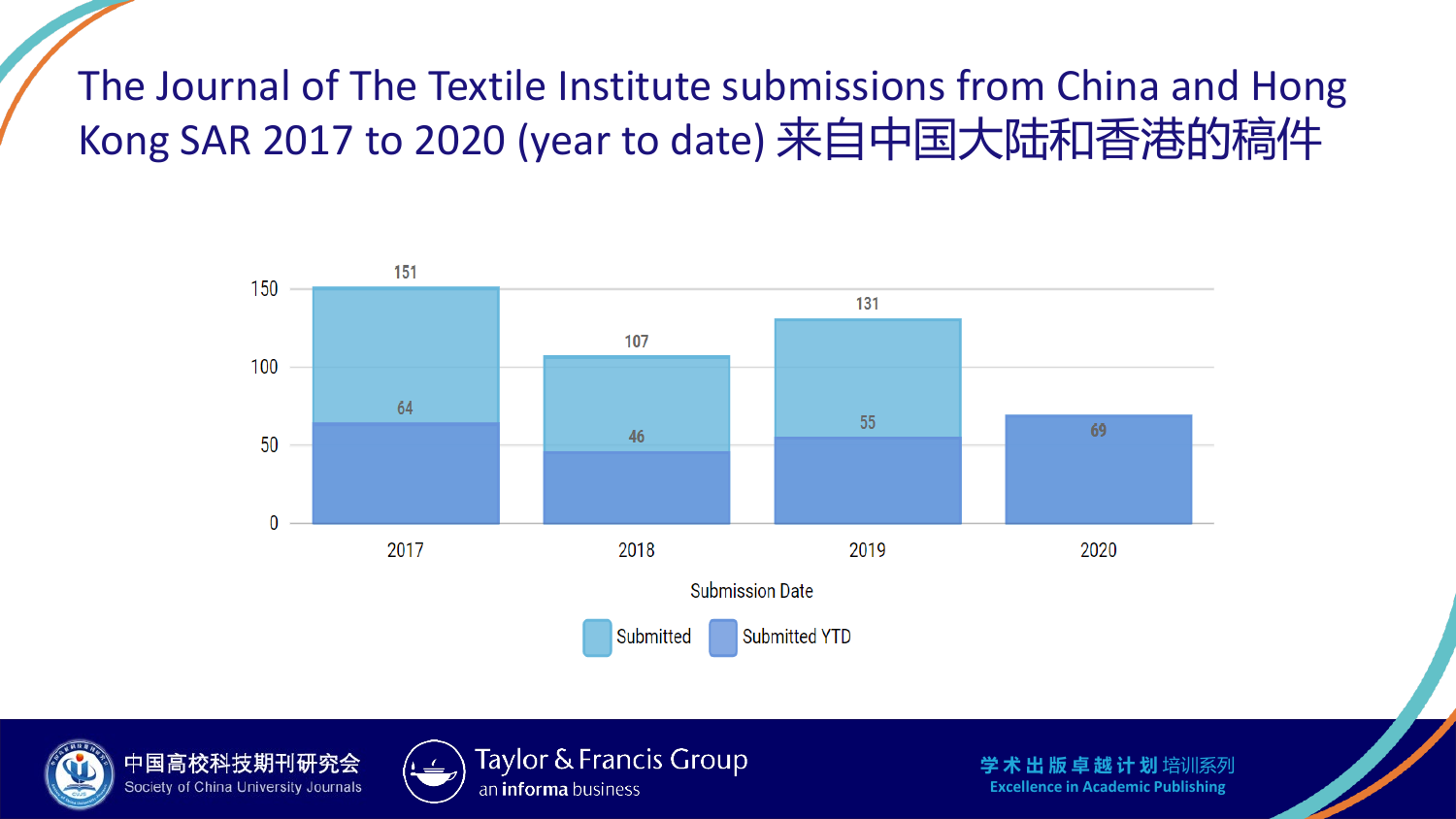#### The Journal of The Textile Institute submissions 2019 2019年《英国纺织学会期刊》投稿情况

| Country $\odot$           | <b>Corr. Authors</b><br><b>All Authors</b> | <b>Submissions</b><br>All Authors O | <b>Submissions</b><br>Corr. Authors $\odot$ |
|---------------------------|--------------------------------------------|-------------------------------------|---------------------------------------------|
| China                     |                                            | 136                                 | 128                                         |
| India                     |                                            | 78                                  | 76                                          |
| <b>Turkey</b>             |                                            | 70                                  | 69                                          |
| Iran, Islamic Republic of |                                            | 59                                  | 56                                          |
| Pakistan                  |                                            | 26                                  | 22<br>$\overline{\phantom{a}}$              |
|                           |                                            | 541                                 | 541                                         |



中国高校科技期刊研究会 Society of China University Journals



Taylor & Francis Group an informa business